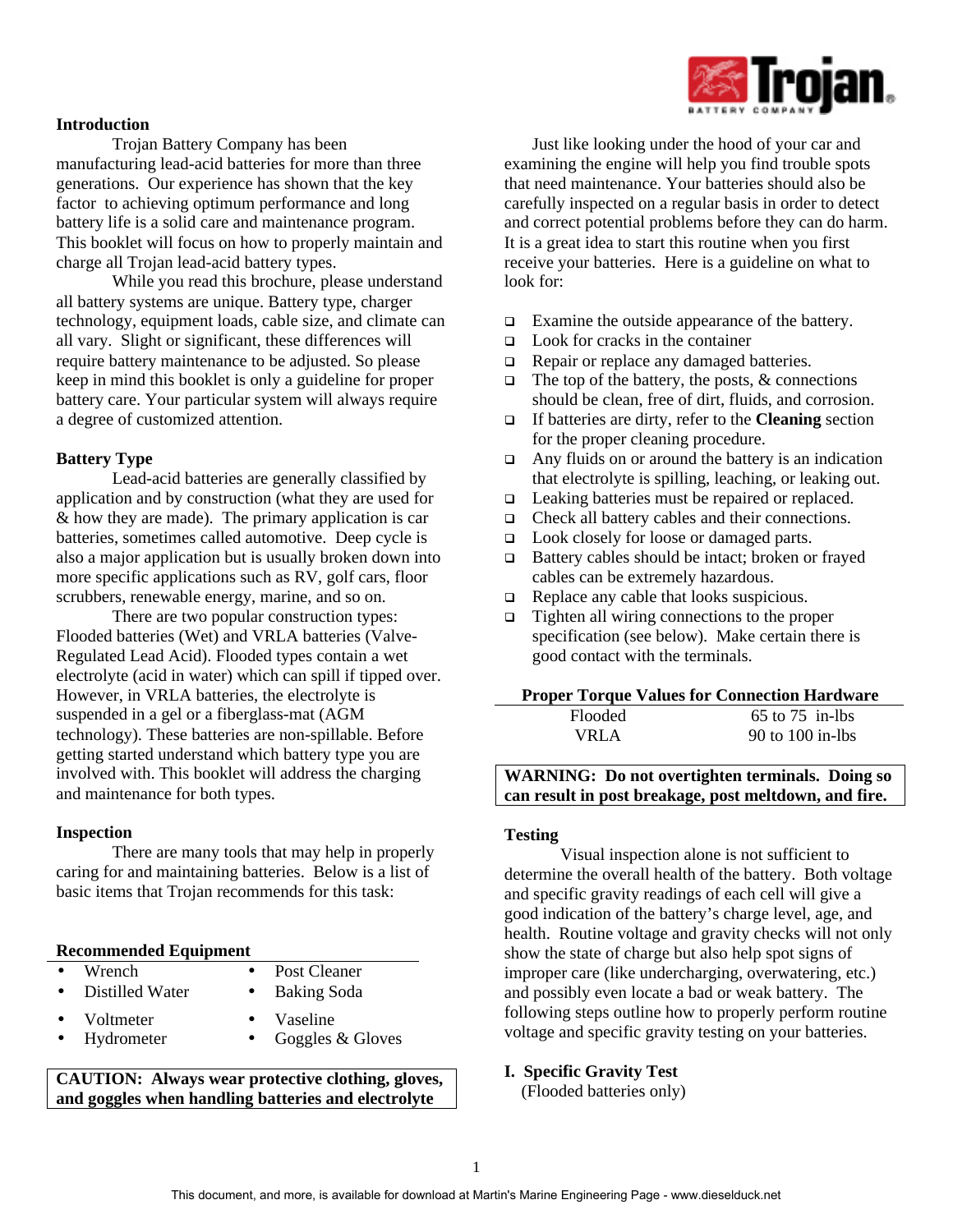

(Do not add water at this time)

- *1.* Fill and drain the hydrometer 2-4 times before pulling out a sample.
- *2.* There should be enough sample electrolyte in the hydrometer to completely support the float.
- *3.* Take a reading, record it, and return the electrolyte back to the cell.
- $\Box$  To check another cell, repeat the 3 steps above.
- $\Box$  Check all cells in the battery.
- $\Box$  Replace the vent caps and wipe off any electrolyte that might have been spilled.
- $\Box$  Correct the readings to 80 $\degree$  F:
- Add .004 to readings for every  $10^{\circ}$  above  $80^{\circ}$  F
	- **Subtract .004 for every 10° below 80° F.**
- $\Box$  Compare the readings.
- q Check the state of charge using **Table 1**.

*The readings should be at or above the factory* specification of  $1.277 \, (\pm 0.007)$ . If any specific gravity *readings register low, then follow the steps below.*

- $\Box$  Check and record voltage level(s)
- $\Box$  Put battery(s) on a complete charge.
- $\Box$  Take specific gravity readings again.

*If any specific gravity readings still register low then follow the steps below.*

- $\Box$  Check voltage level(s).
- $\Box$  Perform equalization charge. Refer to the **Equalizing** section for the proper procedure.
- $\Box$  Take specific gravity readings again.

*If any specific gravity reading still registers lower than the factory specification of 1.277 (* $\pm .007$ *) then one or more of the following conditions may exist:*

- 1. The battery is old and approaching end of life.
- 2. The battery was left in a state of discharge too long.
- 3. Electrolyte was lost due to spillage or overflow.
- 4. A weak or bad cell is developing.
- 5. Battery was watered excessively previous to testing

Batteries in conditions 1 - 4 should be taken to a specialist for further evaluation or retired from service.

### **II. Open-Circuit Voltage Test**

For accurate voltage readings batteries must remain idle (n charging, no discharging) for at least 6 hrs, preferably 24.

- $\Box$  Disconnect all loads from the batteries.
- $\Box$  Measure the voltage using a DC voltmeter.
- $\Box$  Correct the readings to 80 $\degree$  F:
	- ß Add .028 per cell for every 10° above 80° F
	- ß Subtract .028 per cell for every 10° below 80° F.
- q Check the state of charge with **Table 1**.
- $\Box$  Charge the battery if it registers 0%-70% charged

*If battery registers below the* **Table 1** *values, the following conditions may exist:*

- 1. The battery was left in a state of discharge too long.
- 2. The battery has a bad cell.

Batteries in these conditions should be taken to a specialist for further evaluation or retired from service.

| Percentage | Specific Gravity   | Open-Circuit Voltage |       |       |       |       |
|------------|--------------------|----------------------|-------|-------|-------|-------|
| of Charge  | Corrected to 80° F | 6V                   | 12V   | 24V   | 36V   | 48V   |
| 100        | 1.277              | 6.37                 | 12.73 | 25.46 | 38.20 | 50.93 |
| 90         | 1.258              | 6.31                 | 12.62 | 25.24 | 37.85 | 50.47 |
| 80         | 1.238              | 6.25                 | 12.50 | 25.00 | 37.49 | 49.99 |
| 70         | 1.217              | 6.19                 | 12.37 | 24.74 | 37.12 | 49.49 |
| 60         | 1.195              | 6.12                 | 12.24 | 24.48 | 36.72 | 48.96 |
| 50         | 1.172              | 6.05                 | 12.10 | 24.20 | 36.31 | 48.41 |
| 40         | 1.148              | 5.98                 | 11.96 | 23.92 | 35.87 | 47.83 |
| 30         | 1.124              | 5.91                 | 11.81 | 23.63 | 35.44 | 47.26 |
| 20         | 1.098              | 5.83                 | 11.66 | 23.32 | 34.97 | 46.63 |
| 10         | 1.073              | 5.75                 | 11.51 | 23.02 | 34.52 | 46.03 |

**Table 1**. State of Charge as related to Specific Gravity and Open-Circuit Voltage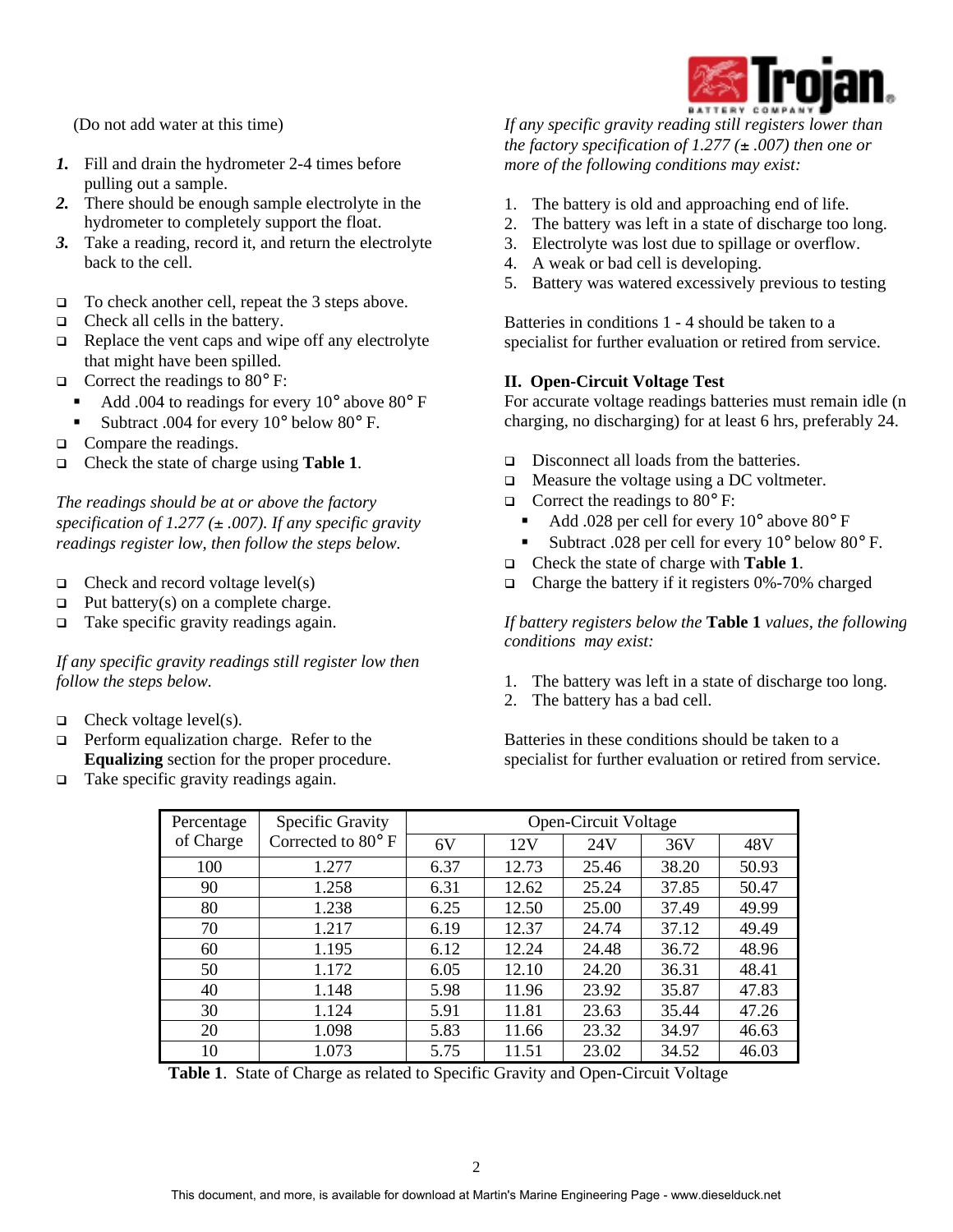

# **Watering**

(flooded batteries only)

Just like cars need oil, flooded batteries need water. More so, watering must be done at the right time and in the right amount or else the battery's performance and longevity suffers. There are two levels for a batteries water. First, when a battery is discharged (partially or fully)……the water only needs to cover the plates. Second, after fully charging the battery,…….the best level is just below the end of the plastic filling well. Keeping the water of the  $2<sup>nd</sup>$  level will prevent having to worry about the  $1<sup>st</sup>$  level.

The most important things to avoid:

- 1. Don't let the plates get exposed to air. This will damage (corrode) the plates.
- 2. Don't fill the water level up the filling well to the cap. This most likely will cause the battery to overflow acid, consequently losing capacity and making a corrosive mess.
- 3. Do not use water with a high mineral content. Use distilled or deionized water only.

## How often do I water my batteries?

This depends on your climate, charging methods, appplication, etc. Trojan simply recommends that to check the batteries once a month until you get a feel for how thirsty your batteries are.

## **CAUTION: The electrolyte is a mix of acid and water so skin contact should be avoided.**

Step by step watering procedure:

- $\Box$  Minimum electrolyte level is at the top of the plates.
- $\Box$  Open the vent caps and look inside the fill wells.
- $\Box$  If necessary add just enough water to cover the plates at this time.
- □ Put batteries on a complete charge before adding any additional water (refer to the **Charging** section).
- q Charge batteries completely
- $\Box$  Open the vent caps and look inside the fill wells.
- $\Box$  Add water until the electrolyte level is 1/8" below the bottom of the fill well.
- $\Box$  A piece of rubber can be used safely as a dipstick to help determine this level.
- □ Clean, replace, and tighten all vent caps.

## **WARNING: Never add acid to a battery.**

## **Cleaning**

Batteries seem to attract dust, dirt, and grime. Keeping them clean will help one spot trouble signs if they appear and avoid problems associated with grime.

- $\Box$  Check that all vent caps are tightly in place.
- $\Box$  Clean the battery top with a cloth or brush and a solution of baking soda and water.
- $\Box$  When cleaning, do not allow any cleaning solution, or other foreign matter to get inside the battery.
- $\Box$  Rinse with water and dry with a clean cloth.
- $\Box$  Clean battery terminals and the inside of cable clamps using a post and clamp cleaner.
- $\Box$  Clean terminals will have a bright metallic shine.
- $\Box$  Reconnect the clamps to the terminals and thinly coat them with petroleum jelly (Vaseline) to prevent corrosion.
- $\Box$  Keep the area around batteries clean and dry also.

### **Storage**

Periods of inactivity can be extremely harmful to lead-acid batteries. When placing a battery into storage, follow the recommendations below to insure that the battery remains healthy and ready for use.

## **NOTE: Storing, charging or operating batteries on concrete is perfectly OK.**

## The most important things to avoid:

- 1. Freezing. Avoid locations where freezing temp. is expected. Keeping battery at a high state of charge will also prevent freezing. Freezing results in irreparable damage to battery's plates and container.
- 2. Heat. Avoid direct exposure to heat sources, such as radiators or space heaters. Temp's above 80 deg. F accelerate the battery's self-discharge characteristics

## Step by step storage procedure:

- $\Box$  Completely charge the battery before storing.
- □ Store the battery in a cool, dry location, protected from the elements.
- $\Box$  During storage, monitor the specific gravity (flooded) or voltage. Batteries in storage should be given a boost charge when they show a 70% charge or less. See **Table 1**.
- $\Box$  Completely charge the battery before re-activating.
- $\Box$  For optimum performance, equalize the batteries (flooded) before putting them back into service. Refer to the **Equalizing** section for this procedure.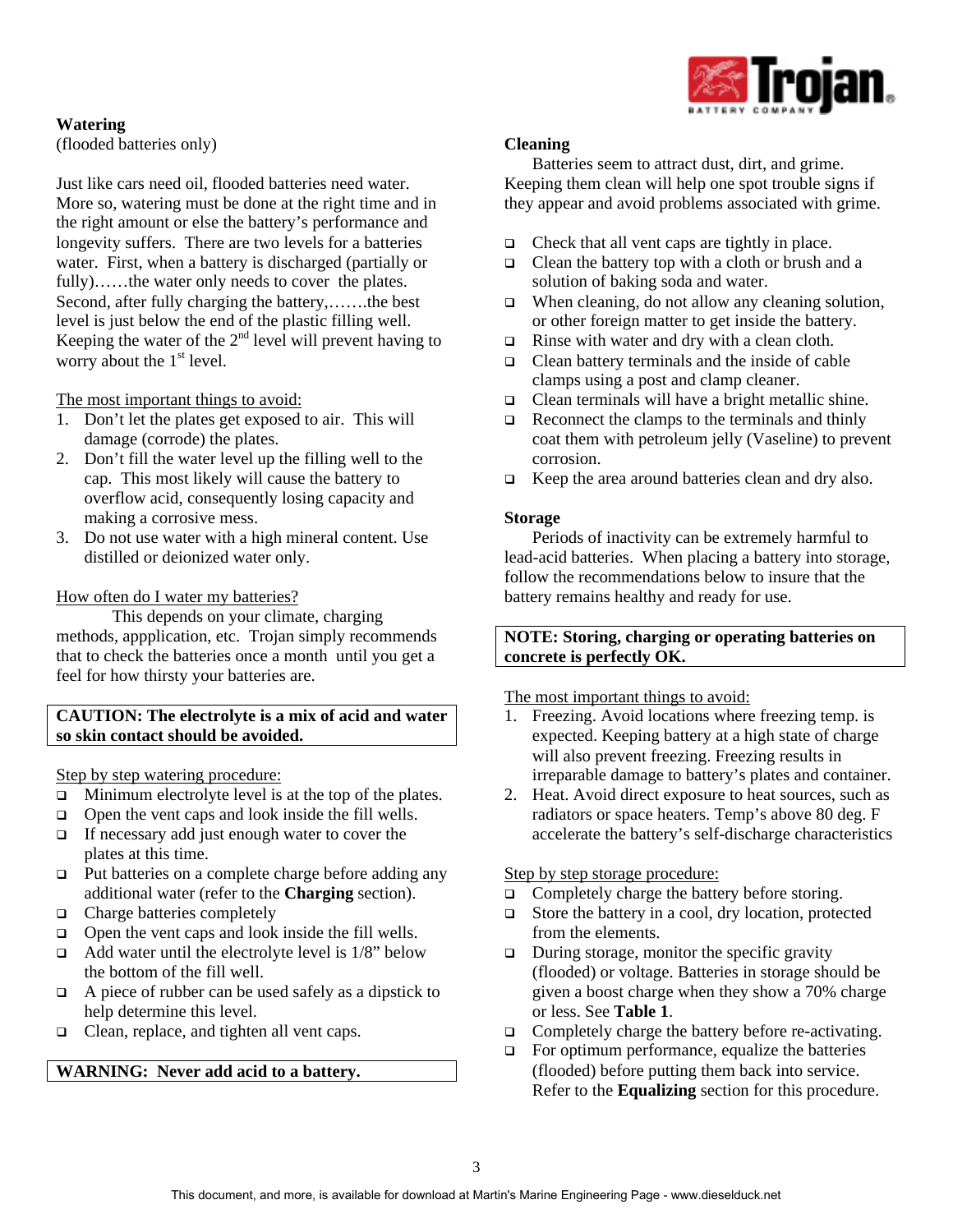

## **Charger Selection**

Most deep cycle applications have some sort of charging system already installed for battery charging (e.g solar panels, inverter, golf car charger, alternator, etc.). However, there are still systems with deep cycle batteries where an individual charger must be selected. The following will help in making a proper selection.

There are many types of chargers available today. They are usually rated by their start rate, the rate in amperes that the charger will supply at the beginning of the charge cycle. When selecting a charger, the charge rate should be between 10% and 13% of the

battery's 20-hour AH capacity. For example, a battery with a 20-hour capacity rating of 225 AH will use a charger rated between approximately 23 and 30 amps (for multiple battery charging use the AH rating of the entire bank). Chargers with lower ratings can be used but the charging time will be increased.

Trojan recommends using a 3-stage charger. Also called "automatic", "smart" or "IEI" chargers, these chargers prolong battery life with their well programmed charging profile. These chargers usually have three distinct charging stages: bulk, acceptance, and float.

| <b>Charger Voltage</b> | <b>System Voltage</b> |               |               |               |               |
|------------------------|-----------------------|---------------|---------------|---------------|---------------|
| Setting                | 6V                    | 12V           | 24V           | 36V           | 48V           |
| Daily Charge           | $7.2 - 7.4$           | $14.4 - 14.8$ | $28.8 - 29.6$ | $43.2 - 44.4$ | $57.6 - 59.2$ |
| Float                  | 6.6                   | 13.2          | 26.4          | 39.6          | 52.8          |
| Equalize               | 7.8                   | 15.5          | 31.0          | 46.5          | 62.0          |

**Table 2**. Charger Voltage Settings for Flooded Batteries

|                | Charger                | <b>System Voltage</b> |               |               |               |  |
|----------------|------------------------|-----------------------|---------------|---------------|---------------|--|
|                | <b>Voltage Setting</b> | 12V                   | 24V           | 36V           | 48V           |  |
| Gel            | Daily Charge           | $13.8 - 14.1$         | $27.6 - 28.2$ | $41.4 - 42.3$ | $55.2 - 56.4$ |  |
| <b>Battery</b> | Float                  | 13.5                  | 26.4          | 39.6          | 52.8          |  |
| AGM            | Daily Charge           | $14.4 - 14.8$         | $28.8 - 29.6$ | $43.2 - 44.4$ | $57.6 - 59.2$ |  |
| <b>Battery</b> | Float                  | $13.5 - 13.8$         | $27.0 - 27.6$ | $40.5 - 41.4$ | $54.0 - 55.2$ |  |

**Table 3**. Charger Voltage Settings for VRLA Batteries

## **Charging**

Charging batteries properly requires administering the right amount of current at the right voltage. Most charging equipment automatically regulates these values. Some chargers allow the user to set these values. Both automatic and manual equipment can present difficulties in charging. **Tables 2 & 3** list most of the necessary voltage settings one might need to program a charger. In either case the original instructions for your charging equipment should also be referenced for proper charging. Here is list of helpful items to remember when charging.

- $\Box$  Become familiar with and follow the instructions issued by the charger manufacturer.
- $\Box$  Batteries should be charged after each period of use.
- □ Lead-acid batteries do not develop a memory and need not be fully discharged before recharging.
- q Charge only in well-ventilated area. Keep sparks or flames away from a charging battery.
- q Verify charger voltage settings are correct (**Table 2**)
- q Check water level (see the **Watering** section).
- $\Box$  Tighten all vent caps before charging.
- $\Box$  Prevent overcharging the batteries. Overcharging causes excessive gassing (water breakdown), heat buildup, and battery aging.
- $\Box$  Prevent undercharging the batteries. Undercharging causes stratification.
- □ Do not charge a frozen battery.
- $\Box$  Avoid charging at temperatures above 120 $\degree$  F.

## Additional VRLA Charging Instructions:

 $\Box$  Become familiar with and follow the instructions issued by the charger manufacturer.